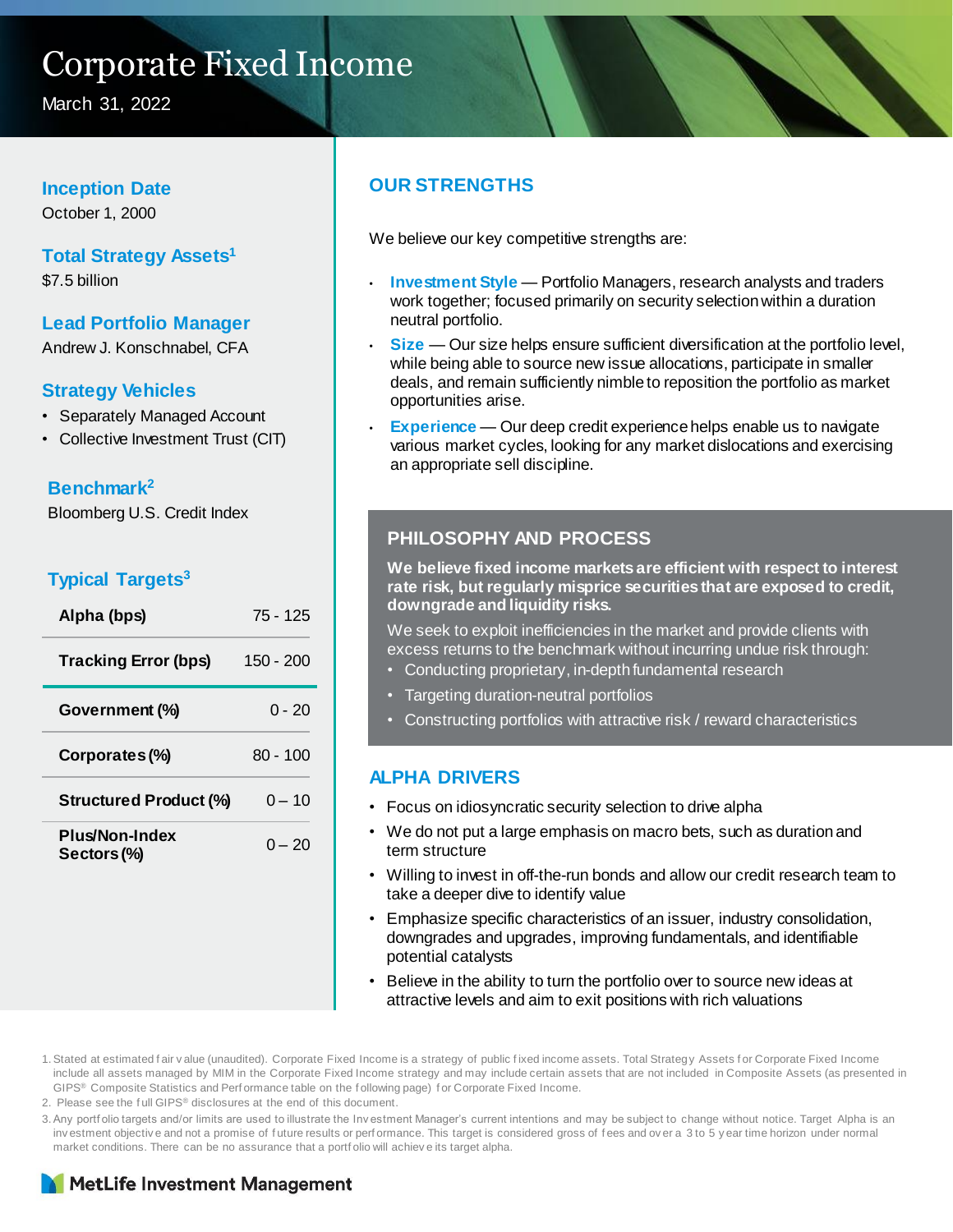# **COMPOSITE PERFORMANCE (%)<sup>1</sup>**

Corporate Fixed Income  $\sim$ (Gross of Fees)



Bloomberg U.S. Credit Index



|                                        | <b>1Q22</b> | 1 Year  | 3 Years | 5 Years | <b>7 Years</b> | <b>10 Years</b> | <b>Since</b><br><b>Inception</b> |
|----------------------------------------|-------------|---------|---------|---------|----------------|-----------------|----------------------------------|
| Corporate FI (Gross of fees)           | $-7.93$     | $-3.74$ | 4.71    | 4.66    | 4.28           | 5.2             | 6.95                             |
| Corporate FI (Net of fees)             | $-8.02$     | $-4.08$ | 4.35    | 4.29    | 3.89           | 4.81            | 6.53                             |
| Bloomberg U.S. Credit Index<br>$-7.42$ |             | $-4.16$ | 2.81    | 3.18    | 2.82           | 3.44            | 5.28                             |
| <b>Tracking Error</b>                  |             | 0.58    | 0.89    | 0.85    | 0.86           | 0.82            | 1.76                             |
| Information Ratio                      |             | 0.71    | 2.14    | 1.75    | 1.69           | 2.15            | 0.95                             |

#### **5 YEAR TRAILING ALPHA & INFORMATION RATIO<sup>2</sup>**



1.Past perf ormance is not indicativ e of f uture results. Net of f ee returns ref lect the deduction of inv estment adv isory f ees and are calculated in the same manner as gross of fee returns. Net of fee returns are calculated using the highest fee rate disclosed in the Form ADV. Fees for separate accounts may be negotiable depending upon asset size and ty pe of account. For additional benchmark disclosure, please see the GIPS® disclosures at the end of this presentation. Tracking error is calculated by subtracting the return of a specified benchmark from the manager's return for each period and then calculating the standard deviation of those dif f erences. Information ratio is the return of the portf olio minus the return of the benchmark div ided by tracking error.

2. The eVestment Univ erse ranking is calculated by eVestment using investment perf ormance returns gross of fees and strategy descriptions self-reported by participating investment managers and are not are not verified or guaranteed by eVestment. eVestment defines each Universe and selects the participating managers for the Univ erse it determines have similar investment strategies. The Universe ranking uses gross performance as manager fees may vary so that returns will be reduced when advisory fees are deducted. Perf ormance returns for periods greater than one y ear are annualized. Additional information regarding net performance rankings is av ailable upon request. The reports of the Univ erse percentile ranks were sourced on April 27, 2022, and represent 90% of the reported eVestment Corporate Fixed Income Univ erse as of that date. MIM has not v erif ied and cannot v erif y the inf ormation f rom outside sources. eVestment calculates Alpha by subtracting the return of a specified benchmark from the manager's return and Information Ratio by subtracting the return of the benchmark from the return of the portf olio div ided by tracking error.

# **MetLife Investment Management**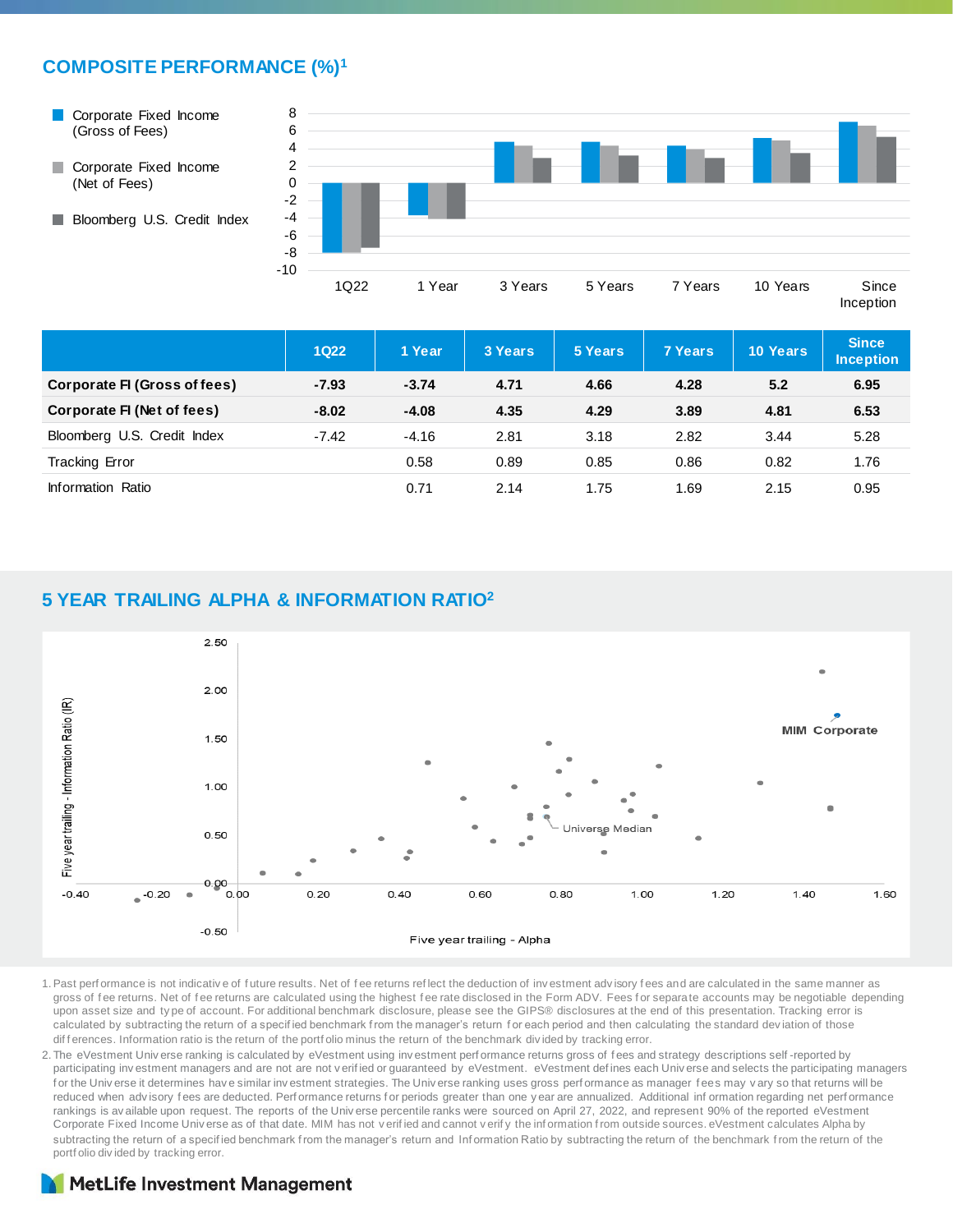# **QUARTERLY PERFORMANCE ATTRIBUTION**

- Overall, relative underperformance primarily came from security selection w hile sector allocation contributed during the quarter.
- An allocation to US Treasuries w as largely additive as credit spreads w ere highly volatile.
- Within Financials, security selection in Banking w as the largest drag. Positioning in longer dated paper underperformed during the quarter. Similarly, 30-year holdings in Brokerage/Asset Managers detracted from relative performance. In the REIT space, exposure w as additive w ithin Retail, but security selection in Office REITs offset the added performance. Life Insurance performed poorly during the quarter but w as balanced out by positive security selection decisions w ithin P&C Insurance.
- Although the Energy sector performed w ell on the back of rising oil prices, security selection w as a significant detractor as a small position in a Russia domiciled Energy name w eighed on returns.
- Security selection in Technology w as negative in the

quarter, as unfavorable M&A activity and a lack of exposure to higher quality benchmark names hurt relative performance.

- In Consumer Non-Cyclicals, Tobacco performed poorly amid regulatory concerns w hich coincided w ith British American Tobacco signaling it w ould look to increase its stock buyback program. In Pharmaceuticals, positioning further out the curve in select names dragged on relative performance.
- In Communications, new issuance participation w as additive in Media & Entertainment. In Wireless, shorter holdings w ithstood the quarter's spread w idening, adding to relative returns. Lastly, in Cable & Satellite, legacy holdings in a large media company detracted on the back of new issuance in March.
- Lack of exposure to Natural Gas in Utilities w as additive as the sector w as pressured by increased costs.
- An underw eight to Electric w as positive but w as offset by negative security selection.
- Sovereign/Quasis boosted relative returns

# **STRATEGY**

Our risk remains at the low end of historical ranges. Market liquidity is poor but primary market activity is quite high. In fact, the first quarter w as the second highest first quarter of new issuance ever, and it is much easier to maneuver risk into portfolios via the primary market than reduce risk into the secondary market. Additionally, w e currently find interesting opportunities in both the short and long end of the maturity spectrum. Due to the extreme flattening of the yield curve, w e now find value in short-dated corporates that carry yields not seen in years. For example, the Bloomberg 1-5-year Credit Index currently yields 3.33%. This index averaged 0.96% for calendar year 2021. Short-dated corporates now have more than 3x the yield they had in the past year. Alternatively, out the curve, and due to the rapid rise in long term rates combined w ith low coupons of issuance the past few years, there are many securities trading at deep discount prices, in many cases in the \$70s and \$80s. The Bloomberg 10+ Year Corporate Index has declined in price by over \$29 since August 2020. We favor both high yielding, short duration bonds and low dollar, longer duration corporates as attractive in the current environment.

The views presented above are MIM's and are subject to change over time. There can be no assurance that the views expressed above will prove accurate and should not be relied upon as a reliable indicator of f uture ev ents.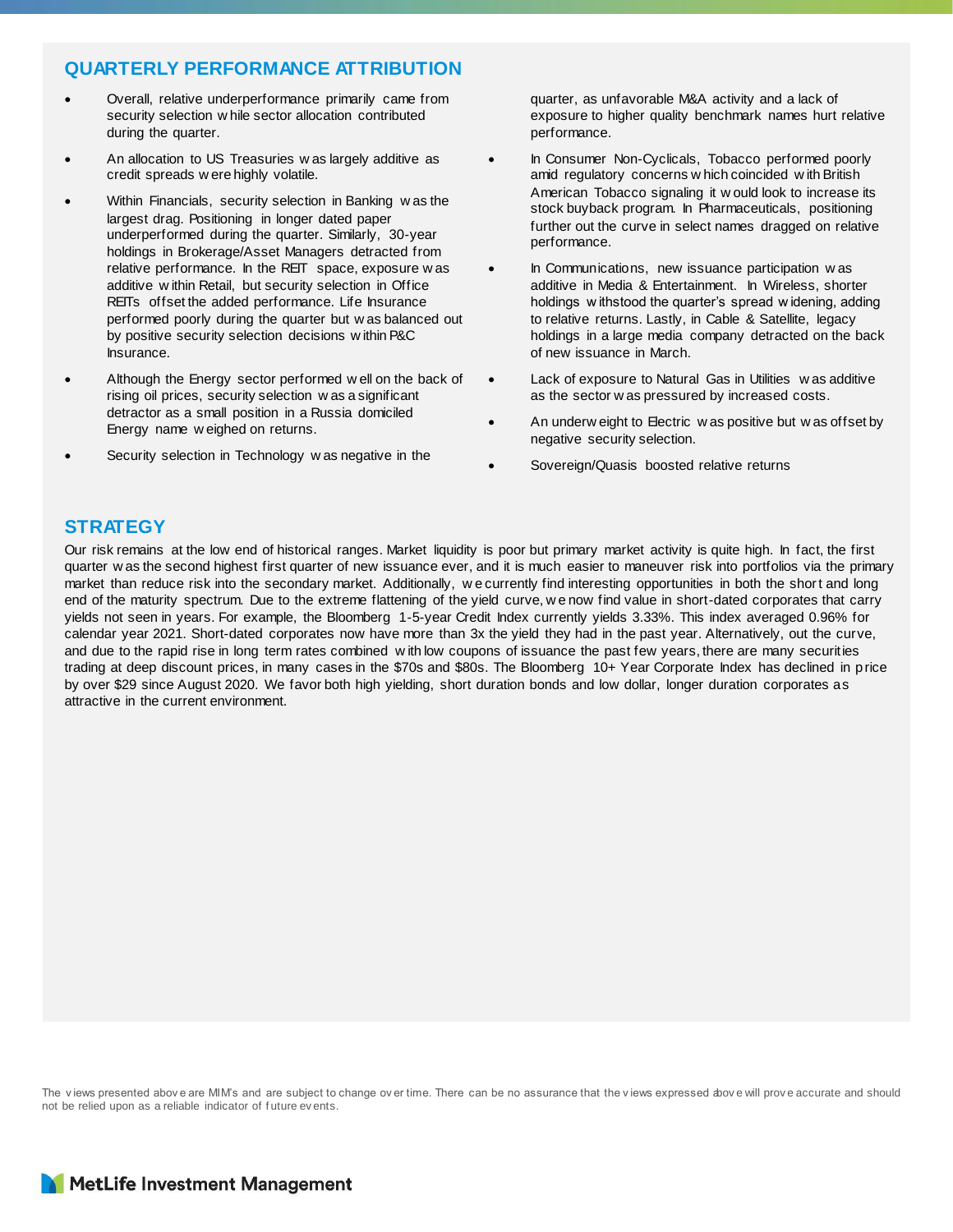### **STRATEGY CHARACTERISTICS<sup>1</sup>**

|                               |      | Yield To Maturity (%) Effective Duration (years) Average Credit Quality |          |
|-------------------------------|------|-------------------------------------------------------------------------|----------|
| <b>Corporate Fixed Income</b> | 3.90 | 8.31                                                                    | $A3/A$ - |
| Bloomberg U.S. Credit Index   | 3.50 | 7.97                                                                    | $A3/A$ - |

#### **SECTOR POSITIONING<sup>1</sup>**

|                                    | Market Value (%)                        |                                              | <b>Contribution to Duration (years)</b> |                                              |  |
|------------------------------------|-----------------------------------------|----------------------------------------------|-----------------------------------------|----------------------------------------------|--|
|                                    | <b>Corporate Fixed</b><br><b>Income</b> | <b>Bloomberg U.S. Credit</b><br><b>Index</b> | <b>Corporate Fixed</b><br><b>Income</b> | <b>Bloomberg U.S. Credit</b><br><b>Index</b> |  |
| <b>Financials</b>                  | 30.2                                    | 27.4                                         | 2.29                                    | 1.67                                         |  |
| Banking                            | 15.1                                    | 18.8                                         | 1.08                                    | 1.00                                         |  |
| Brokerage/Asset Managers/Exchanges | 4.0                                     | 1.1                                          | 0.37                                    | 0.08                                         |  |
| <b>Finance Companies</b>           | 1.6                                     | 1.1                                          | 0.06                                    | 0.05                                         |  |
| Insurance                          | 6.4                                     | 3.8                                          | 0.60                                    | 0.37                                         |  |
| <b>REITS</b>                       | 2.8                                     | 2.5                                          | 0.17                                    | 0.17                                         |  |
| <b>Industrials</b>                 | 43.1                                    | 51.6                                         | 3.90                                    | 4.66                                         |  |
| <b>Basics</b>                      | 1.4                                     | 2.4                                          | 0.13                                    | 0.22                                         |  |
| <b>Capital Goods</b>               | 2.1                                     | 4.7                                          | 0.15                                    | 0.38                                         |  |
| Communication                      | 12.0                                    | 7.9                                          | 1.12                                    | 0.83                                         |  |
| Consumer Cyclical                  | 1.3                                     | 5.9                                          | 0.07                                    | 0.44                                         |  |
| Consumer Non-Cyclical              | 12.8                                    | 13.2                                         | 1.33                                    | 1.25                                         |  |
| Energy                             | 7.5                                     | 6.5                                          | 0.61                                    | 0.54                                         |  |
| Technology                         | 4.8                                     | 8.6                                          | 0.42                                    | 0.72                                         |  |
| Transportation                     | $1.2$                                   | 2.1                                          | 0.08                                    | 0.22                                         |  |
| <b>Industrial Other</b>            | 0.0                                     | 0.4                                          | 0.00                                    | 0.07                                         |  |
| <b>Utilities</b>                   | 2.7                                     | 7.0                                          | 0.24                                    | 0.71                                         |  |
| Electric                           | 2.7                                     | 6.3                                          | 0.24                                    | 0.64                                         |  |
| <b>Natural Gas</b>                 | 0.0                                     | 0.5                                          | 0.00                                    | 0.05                                         |  |
| <b>Government Related</b>          | 1.8                                     | 14.0                                         | 0.18                                    | 0.93                                         |  |
| Sov ereign/Quasi                   | 1.3                                     | 11.7                                         | 0.11                                    | 0.68                                         |  |
| <b>Taxable Municipal</b>           | 0.5                                     | 2.3                                          | 0.07                                    | 0.25                                         |  |
| U.S. Treasuries / Cash             | 15.5                                    | 0.0                                          | 1.32                                    | 0.00                                         |  |
| <b>High Yield</b>                  | 6.7                                     | 0.0                                          | 0.23                                    | 0.00                                         |  |

# **CREDIT QUALITY DISTRIBUTION (%)<sup>1</sup>**



1. The characteristics display ed are for a representative account for this investment strategy. Actual account characteristics may differ. The benchmark data is that of the Bloomberg U.S. Credit Index. All data abov e is prov ided f or illustrativ e purposes only . Credit ratings ref lect the index prov ider's credit quality methodology . Av erage quality excludes cash and securities that are not rated.

# MetLife Investment Management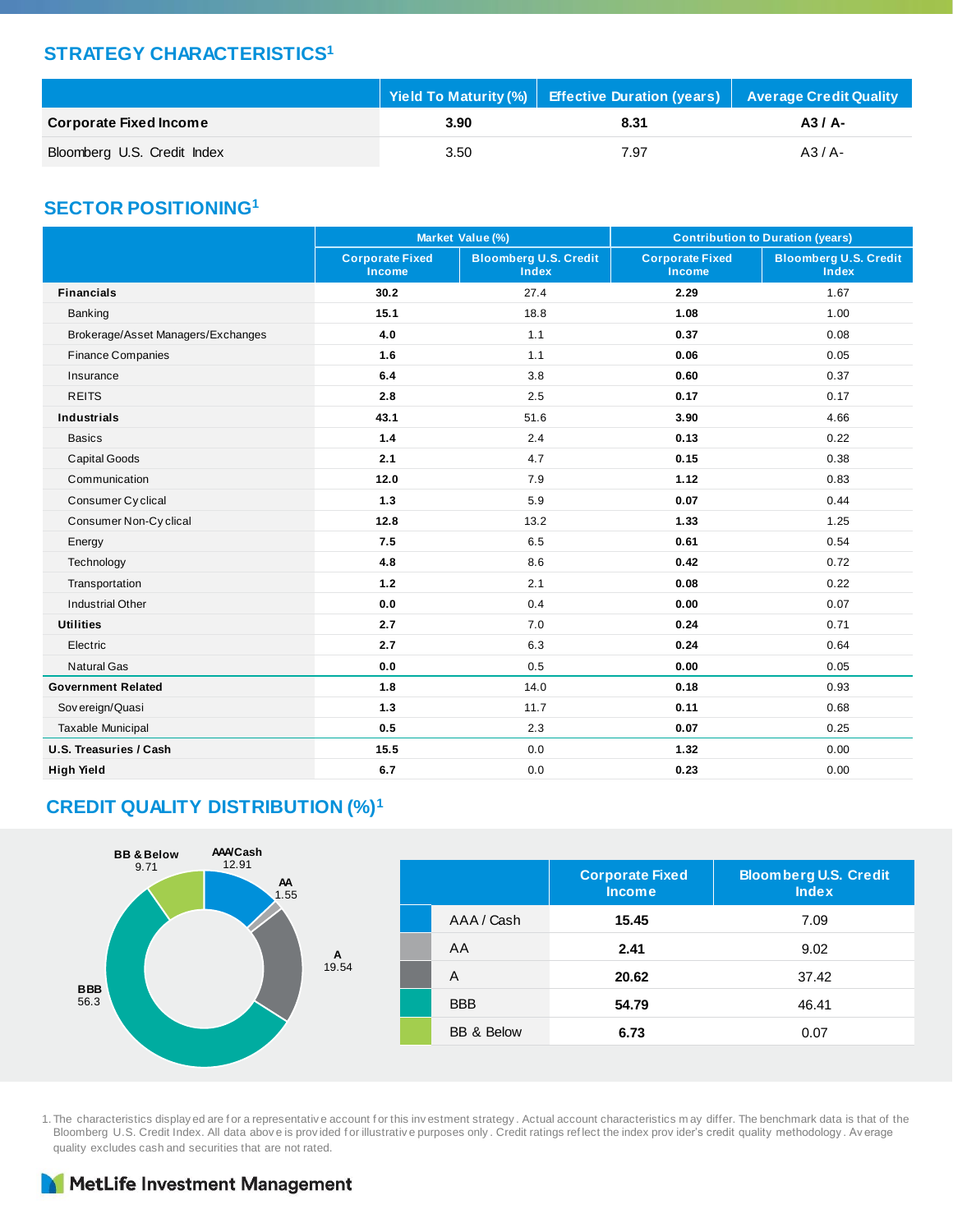#### **COMPOSITE STATISTICS AND PERFORMANCE**

| Year                     | Gross-of-fee<br>Return | Net-of-fee<br><b>Return</b> | <b>US Credit</b><br><b>Benchmark</b><br>Return <sup>1</sup> | <b>US</b><br><b>Corporate</b><br><b>Benchmark</b><br>Return <sup>1</sup> | <b>Number Of</b><br><b>Portfolios</b> | <b>Dispersion</b><br>Stdv <sup>2</sup> | <b>Composite</b><br>3 Yr Stdv <sup>3</sup> | <b>US Credit</b><br><b>Benchmark</b><br>3 Yr Stdv3 | <b>US</b><br><b>Corporate</b><br><b>Benchmark</b><br>3 Yr Stdv3 | <b>Composite</b><br><b>Assets</b> | <b>Total</b><br><b>Firm</b><br><b>Assets</b><br>(BB) <sup>4</sup> |
|--------------------------|------------------------|-----------------------------|-------------------------------------------------------------|--------------------------------------------------------------------------|---------------------------------------|----------------------------------------|--------------------------------------------|----------------------------------------------------|-----------------------------------------------------------------|-----------------------------------|-------------------------------------------------------------------|
| 2010                     | 10.10%                 | 9.66%                       | 8.47%                                                       | 9.00%                                                                    | $\leq 5$                              | N/A                                    | N/A                                        | N/A                                                | N/A                                                             | \$601,043,853                     |                                                                   |
| 2011                     | 9.45%                  | 9.02%                       | 8.35%                                                       | 8.15%                                                                    | $\leq 5$                              | N/A                                    | 6.07%                                      | 4.72%                                              | 5.17%                                                           | \$336,961,436                     | ۰                                                                 |
| 2012                     | 13.59%                 | 13.14%                      | 9.37%                                                       | 9.82%                                                                    | $\leq 5$                              | N/A                                    | 4.08%                                      | 3.69%                                              | 3.92%                                                           | \$425,062,676                     | ۰                                                                 |
| 2013                     | 0.93%                  | 0.53%                       | $-2.01%$                                                    | $-1.53%$                                                                 | $\leq 5$                              | N/A                                    | 4.62%                                      | 4.29%                                              | 4.43%                                                           | \$427,878,771                     |                                                                   |
| 2014                     | 9.23%                  | 8.79%                       | 7.53%                                                       | 7.46%                                                                    | $\leq 5$                              | N/A                                    | 4.18%                                      | 3.94%                                              | 4.01%                                                           | \$459,114,248                     |                                                                   |
| 2015                     | $-0.96%$               | $-1.36%$                    | $-0.77%$                                                    | $-0.68%$                                                                 | $\leq 5$                              | N/A                                    | 4.16%                                      | 4.06%                                              | 4.13%                                                           | \$458,024,973                     |                                                                   |
| 2016                     | 8.01%                  | 7.59%                       | 5.63%                                                       | 6.11%                                                                    | $\leq 5$                              | N/A                                    | 4.17%                                      | 4.00%                                              | 4.15%                                                           | \$592,859,305                     |                                                                   |
| 2017                     | 8.13%                  | 7.70%                       | 6.18%                                                       | 6.42%                                                                    | $\overline{7}$                        | N/A                                    | 3.89%                                      | 3.72%                                              | 3.88%                                                           | \$1,995,564,326                   | ۰                                                                 |
| 2018                     | $-2.46%$               | $-2.81%$                    | $-2.11%$                                                    | $-2.51%$                                                                 | $\leq 5$                              | N/A                                    | 3.75%                                      | 3.52%                                              | 3.65%                                                           | \$1,663,628,528                   |                                                                   |
| 2019                     | 16.10%                 | 15.70%                      | 13.80%                                                      | 14.54%                                                                   | $\leq 5$                              | N/A                                    | 3.71%                                      | 3.48%                                              | 3.63%                                                           | \$1,906,349,319                   | \$600.0                                                           |
| 2020                     | 13.26%                 | 12.86%                      | 9.35%                                                       | 9.89%                                                                    | 6                                     | N/A                                    | 7.04%                                      | 6.41%                                              | 6.86%                                                           | \$2,349,946,041                   | \$659.6                                                           |
| 2021                     | 0.30%                  | $-0.05%$                    | $-1.08%$                                                    | $-1.04%$                                                                 | $\overline{7}$                        | N/A                                    | 7.09%                                      | 6.49%                                              | 6.93%                                                           | \$2,467,810,524                   | \$669.0                                                           |
| <b>YTD</b> to<br>3/31/22 | $-7.93%$               | $-8.02%$                    | $-7.42%$                                                    | $-7.69%$                                                                 | 7                                     | N/A                                    | 7.66%                                      | 6.98%                                              | 7.43%                                                           | \$2,269,951,382                   | N/A                                                               |

**Past performance is not indicative of future results.** The information presented is only available for institutional client use.

- 1. There are two performance benchmarks for the Corporate Fixed Income composite: the Bloomberg U.S. Credit Index (US Credit) and the Bloomberg U.S. Corporate Investment Grade (US Corporate). The US Credit Index is a broad based index that measures all publicly issued, fixed rate, non-convertible, investment grade, corporate debt. Issues have specific rating requirements and must be rated investment grade (Baa3/BBB- or higher) by two of Moody's, Fitch and S&P. The US Corporate Index measures the investment grade, fixed-rate, taxable corporate bond market and includes USD-denominated securities publicly issued by US and non-US industrial, utility and financial issuers. To be included in the index, securities must be rated investment grade (Baa3/BBB-/BBB- or higher) using the middle rating of Moody's, S&P and Fitch. It is not possible to invest directly in an unmanaged index. All index returns presented are provided to represent the investment environment existing during the time periods shown and will not be covered by the future report of independent verifiers. For comparison purposes, the index is fully invested and includes the reinvestment of income. The returns for the index do not include any transaction costs, management fees or other costs.
- 2. The dispersion of annual returns is measured by the standard deviation among asset-weighted portfolio returns represented in the composite for the full year. "N/A" is an indication that the<br>information is not statistica for a full calendar year.
- 3. The three-year annualized standard deviation measures the variability of the composite and the benchmark returns over the preceding 36 month period. The standard deviation is not presented for 2000 through 2010 because it is not required for periods prior to 2011. It is also not presented for quarter-ends.
- 4. Prior to July 1, 2019, the investment team was part of a prior firm. Therefore, "Total Firm Assets (BB)" is left blank for year ends before the team joined MetLife Investment Management

For purposes of the Global Investment Performance Standards ("GIPS") compliance, the "Firm" is defined as MetLife Investment Management ("MIM"). MIM is MetLife, Inc.'s institutional investment management business. The Firm is defined to include all accounts captured in MetLife's Assets Under Management. OnSeptember 15, 2017, MetLife, Inc. ("MetLife") acquired Logan<br>Circle Partners ("LCP") and the Fir

MetLife Investment Management claims compliance with the Global Investment Performance Standards (GIPS®) and has prepared and presented this report in compliance with the GIPS standards. MetLife Investment Management has been independently verified for periods **January 1, 2011 through June 30, 2019**. A firm that claims compliance with the GIPS standards must establish policies and procedures for complying with all the applicable requirements of the GIPS standards. Verification provides assurance on whether the firm's policies and procedures related to composite and pooled fund maintenance, as well as the calculation, presentation, and distribution of performance, have been designed in compliance with the GIPS standards and have been implemented on a firm-wide basis. The Corporate Fixed Income composite has had a performance examination for the periods **November 1, 2007 through June 30, 2019**. The verification and performance examination reports are available upon request.

GIPS® is a registered trademark of CFA Institute. CFA Institute does not endorse or promote this organization, nor does it warrant the accuracy or quality of the content contained herein. The creation date of the Corporate Fixed Income ("Corporate") composite is November 1, 2007 and the inception date is October 1, 2000. Prior to July 1, 2019, the performance of the composite represents the performance that occurred while members of the management team were affiliated with prior firms. The composite has been examined for the periods November 1, 2007 to June 30, 2019 while at another firm. The prior firm, LCP, was verified for the periods November 1, 2007 to June 30, 2019. The verification and performance examination reports are available upon request.

The Corporate strategy seeks to outperform the benchmark by investing in high quality fixed income securities across the government, corporate and structured markets, focusing on U.S. investment grade corporate debt. Derivatives may make up a part of the Corporate strategy, as the Firm utilizes futures, forwards and interest rate swaps in its efforts to achieve the appropriate level of risk to meet the return targets, rather than for speculative purposes. The Corporate composite includes all fee paying portfolios managed on a discretionary basis according to the applicable composite strategy except as otherwise excluded herein. The Firm maintains a complete list and description of composites and a list of broad distribution pooled funds which are available upon request. Policies for valuing portfolios, calculating performance and preparing GIPS reports are available upon request.

Effective August 1, 2020, the Firm removes accounts that have a significant monthly external aggregate cash flow greater than 20%. Between May 1, 2020 and July 31, 2020, there was no significant cash flow policy for this composite. From April 1, 2010 until April 30, 2020, the Corporate composite had a significant cash flow policy which was applied consistently and within GIPS® standards. The Firm chose to remove accounts that had a significant monthly external aggregate cash flow greater than 10%. Aggregate cash flow is defined as additions plus withdrawals over the monthly period. If the significant cash flow was client directed requiring security liquidation that materially affected account management, the Firm removed the account the month of security liquidations. The account was reinstated to the composite once the portfolio manager determined the flow had not impacted the management of the account and the account was invested as per the strategy. Additional information regarding the treatment of significant cash flows is available upon request.

There are two performance benchmarks for the Corporate Fixed Income composite: the Bloomberg U.S. Credit Index (US Credit Index) and the Bloomberg U.S. Corporate Investment Grade (US Corporate Index). The US Credit Index is a broad based index that measures all publicly issued, fixed rate, non-convertible, investment grade, corporate debt. Issues have specific rating requirements and must be rated investment grade (Baa3/BBB- or higher) by two of Moody's, Fitch and S&P. The US Corporate Index measures the investment grade, fixed-rate, taxable corporate bond market and includes USD-denominated securities publicly issued by US and non-US industrial, utility and financial issuers. To be included in the index, securities must be rated investment grade (Baa3/BBB-/BBB- or higher) using the middle rating of Moody's, S&P and Fitch.

It is not possible to invest directly in an unmanaged index. All index returns presented are provided to represent the investment environment existing during the time periods shown and will not be covered by the future report of independent verifiers. For comparison purposes, the index is fully invested and includes the reinvestment of income. The returns for the index do not include any transaction costs, management fees or other costs.

Returns are based on fully discretionary accounts under management and may include terminated accounts. The dispersion of annual returns is measured by the standard deviation among asset-weighted portfolio returns represented within the composite for the full year. Dispersion is not calculated for composites with five or fewer accounts for the whole period. Performance returns are presented gross and net of fees and include the reinvestment of all income and are calculated in U.S.dollars. Dividend income has been recorded net of all applicable foreign withholding taxes. Returns calculated gross of fees do not reflect the deduction of our investment management fees. hdividual client returns will be reduced by investment management fees and other expenses that the account may incur. The investment management fee schedule for the Corporate strategy is 0.35% on the first \$50 million, 0.30% on amounts from \$50 to \$100 million and 0.25% on amounts over \$100 million. Net returns have been calculated by reducing the monthly gross returns by thetwelfth root of the highest stated ADV fee for the strategy. From<br>inception date to March 2018, t management fees are described in Part 2A of the Firm's Form ADV. Individual client returns will be reduced by investment management fees and other expenses that the account may incur. Fees have a compounding effect on cumulative results. Actual investment management fees incurred by clients may vary.

#### MetLife Investment Management